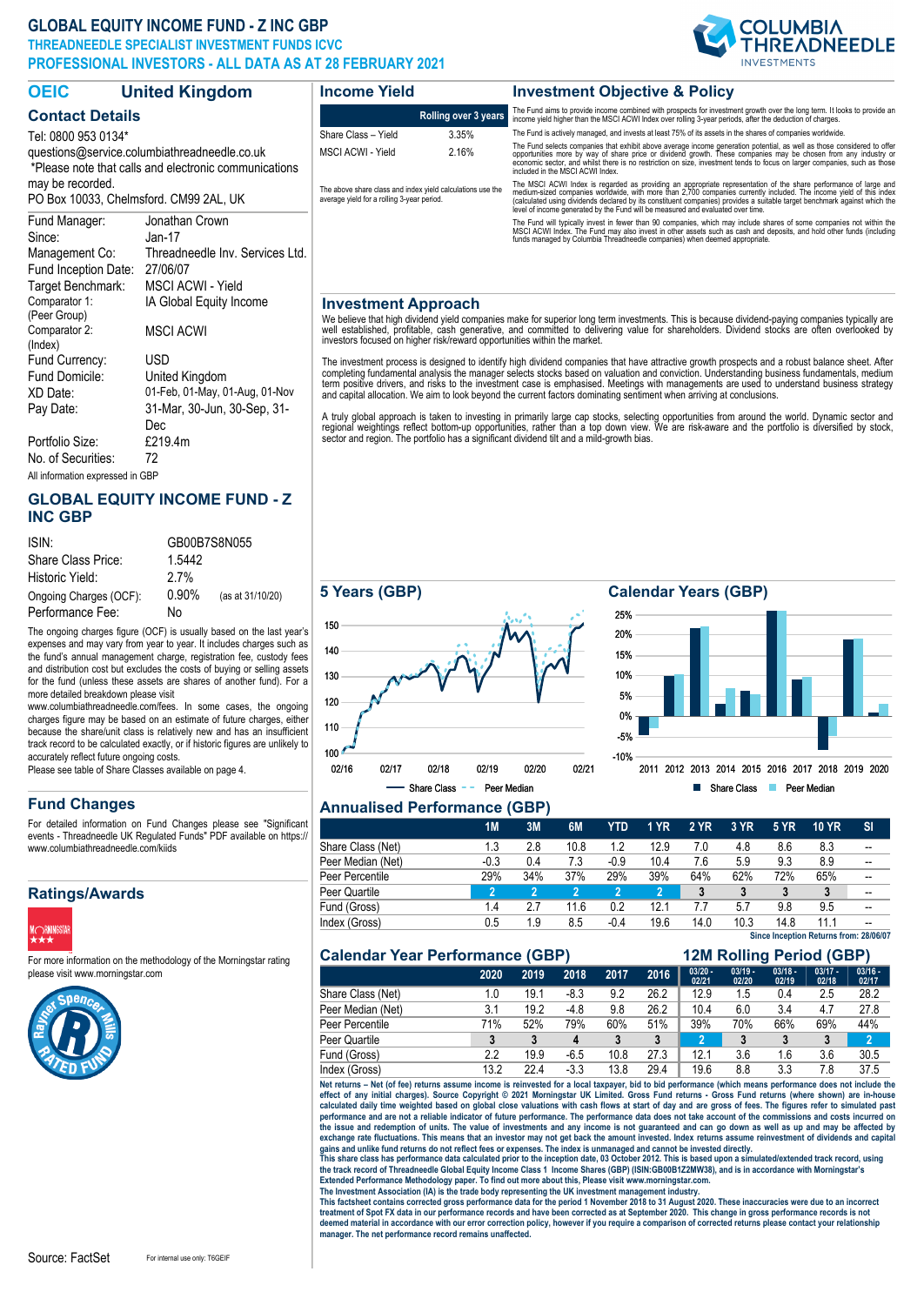# **Top 10 Holdings (%)**

| <b>Security Name</b>                                     | <b>Fund</b> | <b>Index</b> |                               |
|----------------------------------------------------------|-------------|--------------|-------------------------------|
| Microsoft Corporation                                    | 3.9         | 2.8          | Information Technology        |
| Samsung Electronics Co., Ltd.                            | 2.7         | 0.7          | Information Technology        |
| DBS Group Holdings Ltd                                   | 2.6         | 0.1          | Financials                    |
| Deutsche Telekom AG                                      | 2.5         | 0.1          | <b>Communication Services</b> |
| General Motors Company                                   | 2.4         | 0.1          | <b>Consumer Discretionary</b> |
| Bristol-Myers Squibb Company                             | 2.2         | 0.2          | <b>Health Care</b>            |
| Ping An Insurance (Group) Company of China, Ltd. Class H | 2.0         | 0.1          | Financials                    |
| Taiwan Semiconductor Manufacturing Co., Ltd.             | 1.9         | 0.9          | Information Technology        |
| Anglo American plc                                       | 1.8         | 0.1          | Materials                     |
| Novartis AG                                              | 1.8         | 0.3          | <b>Health Care</b>            |
| Total                                                    | 24.0        | 5.4          |                               |

# **Fund Currency Exposure including Hedging**



All % are as at calendar month end based at global close gross valuation point and on a lookthrough exposure basis to underlying assets including forward currency positions.

# **Weightings (%)**

| <b>Sector</b>                 | <b>Fund</b> | <b>Index</b> | Diff   |
|-------------------------------|-------------|--------------|--------|
| Financials                    | 17.8        | 14.2         | 3.6    |
| Information Technology        | 17.7        | 21.8         | $-4.1$ |
| <b>Health Care</b>            | 10.8        | 11.5         | $-0.7$ |
| <b>Materials</b>              | 8.9         | 5.0          | 3.9    |
| Industrials                   | 8.7         | 9.7          | $-1.0$ |
| <b>Consumer Discretionary</b> | 8.3         | 12.8         | -4.5   |
| <b>Consumer Staples</b>       | 7.8         | 6.8          | 1.1    |
| <b>Communication Services</b> | 7.1         | 9.6          | $-2.5$ |
| Energy                        | 5.3         | 3.4          | 1.9    |
| <b>Utilities</b>              | 3.7         | 2.7          | 1.0    |
| <b>Real Estate</b>            | 2.5         | 2.5          | 0.0    |
| Cash Equivalents              | 1.0         | --           | 1.0    |
| Cash                          | 0.5         |              | 0.5    |

| <b>Country</b>       | <b>Fund</b> | <b>Index</b> | Diff    |
|----------------------|-------------|--------------|---------|
| <b>United States</b> | 45.4        | 57.0         | $-11.6$ |
| United Kingdom       | 11.8        | 3.8          | 8.0     |
| Germany              | 6.1         | 2.5          | 3.7     |
| Canada               | 4.3         | 2.8          | 1.6     |
| Taiwan               | 3.7         | 1.9          | 1.8     |
| China                | 3.3         | 5.3          | $-2.0$  |
| Indonesia            | 2.8         | 0.2          | 2.7     |
| Korea                | 2.7         | 1.8          | 1.0     |
| Singapore            | 2.6         | 0.3          | 2.3     |
| Netherlands          | 2.5         | 1.2          | 1.4     |
| Switzerland          | 2.5         | 2.4          | 0.1     |
| Other                | 10.7        | 21.0         | $-10.3$ |
| Cash Equivalents     | 1.0         | --           | 1.0     |
| Cash                 | 0.5         |              | 0.5     |

# **Top 10 Overweight/Underweight (%) Overweight Fund Index Diff** DBS Group Holdings Ltd 2.6 0.1 2.5 Deutsche Telekom AG 2.5 0.1 2.4 General Motors Company 2.4 0.1 2.3 Samsung Electronics Co., Ltd. 2.7 0.7 2.1 Bristol-Myers Squibb Company 2.2 0.2 2.0

Ping An Insurance (Group) Company ... 2.0 0.1 1.9 Anglo American plc 1.8 0.1 1.7 Sandvik AB 1.7 0.1 1.7 Fidelity National Information Services... 1.8 0.1 1.6 Diageo plc 1.8 0.2 1.6

| <b>Underweight</b>         | <b>Fund Index</b> | Diff      |
|----------------------------|-------------------|-----------|
| Apple Inc.                 | 34                | $-34$     |
| Amazon.com, Inc.           |                   | $22 - 22$ |
| Alphabet Inc.              | 20                | -20       |
| Facebook, Inc. Class A     | 1 <sub>0</sub>    | $-1.0$    |
| Tesla Inc                  | 08                | $-0.8$    |
| Tencent Holdings Ltd.      | 0.8               | $-0.8$    |
| Alibaba Group Holding Ltd. | 07                | -0.7      |
| JPMorgan Chase & Co.       | 07                | -0.7      |
| Visa Inc. Class A          | 06                | $-06$     |
| <b>Walt Disney Company</b> | ი 6               | -በ 6      |

**3 Month Largest Position Changes**

| <b>Security Name</b>            | 3 Mth Change |
|---------------------------------|--------------|
| <b>Microsoft Corporation</b>    | 25           |
| Pfizer Inc.                     | $-1.7$       |
| British American Tobacco p.l.c. | $-1.6$       |
| eBay Inc.                       | 13           |
| Stanley Black & Decker, Inc.    | 13           |
| Samsung Electronics Co., Ltd.   | $-12$        |
| Nintendo Co., Ltd.              | $-11$        |
| Coca-Cola Company               | $-1.0$       |
| American Tower Corporation      | 09           |
| <b>DBS Group Holdings Ltd</b>   | ი გ          |
|                                 |              |

## **Top Positive/Negative Security Attribution (3 Months)**

|                                       |                              | <b>Fund</b>  |                   | Index                           |        | Attri. |                                              |                                 | <b>Fund</b>  |                   | Index                           |              | Attri. |
|---------------------------------------|------------------------------|--------------|-------------------|---------------------------------|--------|--------|----------------------------------------------|---------------------------------|--------------|-------------------|---------------------------------|--------------|--------|
| <b>Security Name - 10 Highest</b>     | Avg.<br>Weight Return Return | <b>Total</b> | Contr.            | Avg.<br>To Weight Return Effect | Total  | Geo.   | <b>Security Name - 10 Lowest</b>             | Avg.<br>Weight Return Return I" | <b>Total</b> | Contr.            | Avg.<br>To Weight Return Effect | <b>Total</b> | Geo.   |
| Samsung Electronics Co., Ltd.         | 3.5                          | 18.0         | 0.8               | 0.7                             | 18.5   | 0.6    | Xcel Energy Inc.                             | 1.4                             | $-16.4$      | $-0.2$            | 0.1                             | $-16.4$      | $-0.3$ |
| Anglo American plc                    | 2.1                          | 24.0         | 0.5               | 0.1                             | 25.3   | 0.5    | Unilever PLC                                 | 1.5                             | $-17.1$      | $-0.3$            | 0.3                             | $-17.5$      | $-0.3$ |
| Valero Energy Corporation             | 1.0                          | 38.6         | 0.4               | 0.0                             | 38.8   | 0.3    | Fidelity National Information Services, Inc. | 1.6                             | $-11.0$      | $-0.2$            | 0.1                             | $-11.0$      | $-0.2$ |
| Taiwan Semiconductor Manufacturing Co | 2.3                          | 22.5         | 0.5               | 0.8                             | 23.8   | 0.3    | Novartis AG                                  | 1.9                             | $-9.2$       | $-0.2$            | 0.3                             | $-9.2$       | $-0.2$ |
| Rio Tinto plc                         | 1.2                          | 27.7         | 0.3               | 0.1                             | 28.0   | 0.2    | Coca-Cola Company                            | 1.5                             | $-10.0$      | $-0.1$            | 0.3                             | $-9.3$       | $-0.2$ |
| Wells Fargo & Company                 | 1.4                          | 26.4         | 0.3               | 0.2                             | 26.7   | 0.2    | Reckitt Benckiser Group plc                  | 1.6                             | $-8.7$       | $-0.1$            | 0.1                             | $-8.9$       | $-0.2$ |
| Sandvik AB                            | 2.0                          | 13.4         | 0.2               | 0.0                             | 14.5   | 0.2    | GlaxoSmithKline plc                          | 1.4                             | $-11.4$      | $-0.2$            | 0.2                             | $-11.5$      | $-0.2$ |
| Amazon.com, Inc.                      |                              |              | $\hspace{0.05cm}$ | 2.3                             | $-6.8$ | 0.2    | Alphabet Inc.                                |                                 |              | $\hspace{0.05cm}$ | 1.9                             | 10.3         | $-0.2$ |
| Rohm Co., Ltd.                        | 1.5                          | 11.0         | 0.2               | 0.0                             | 12.3   | 0.2    | Deutsche Telekom AG                          | 2.5                             | $-4.2$       | $-0.1$            | 0.1                             | $-3.6$       | $-0.1$ |
| Manulife Financial Corporation        | 1.7                          | 13.3         | 0.2               | 0.1                             | 13.3   | 0.2    | Quest Diagnostics Incorporated               | 1.1                             | $-10.7$      | $-0.1$            | 0.0                             | $-10.6$      | $-0.1$ |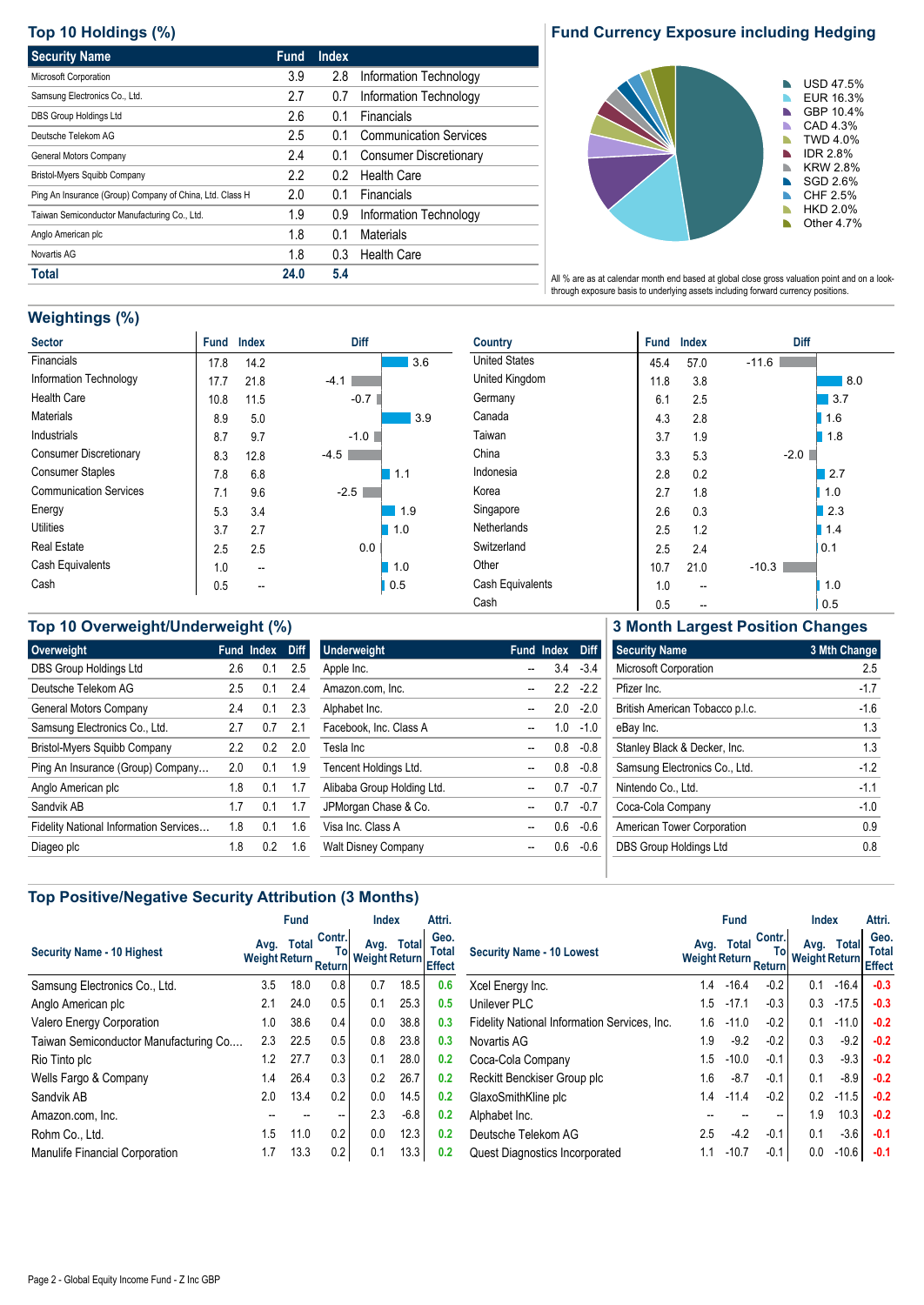## **Relative Monthly Net Returns vs Peer Median**



Net Returns - All performance is sourced from Morningstar. Returns are calculated on a bid-bid basis and are net of all other expenses. Returns assume income is invested for local taxpayer. Gross Returns - Gross Fund retur performance. The value of investments and any income from them can fall as well as rise. All positions are based on gross portfolio asset valuations at global close. Groupings of securities, e.g. sectors are in-house defin comparative purposes only.

### **Risk Analysis**

|                            | 3 YR        |              | <b>5 YR</b> |              |
|----------------------------|-------------|--------------|-------------|--------------|
|                            | <b>Fund</b> | <b>Index</b> | <b>Fund</b> | <b>Index</b> |
| <b>Absolute Volatility</b> | 13.9        | 14.2         | 12.1        | 12.3         |
| <b>Relative Volatility</b> | 1.0         |              | 1.0         |              |
| <b>Tracking Error</b>      | 3.7         |              | 3.5         |              |
| Sharpe Ratio               | 0.4         |              | 0.8         |              |
| <b>Information Ratio</b>   | $-1.3$      |              | $-1.4$      |              |
| Beta                       | 0.9         |              | 0.9         |              |
| Sortino Ratio              | 0.5         |              | 1.2         |              |
| Jensen Alpha               | $-4.1$      |              | $-4.2$      |              |
| Annualised Alpha           | $-3.7$      |              | $-3.6$      |              |
| Alpha                      | $-0.3$      |              | $-0.3$      |              |
| Max Drawdown               | $-19.6$     | $-15.9$      | $-19.6$     | $-15.9$      |
| $R^2$                      | 93.1        |              | 92.1        |              |

**Portfolio Statistics**

| Price to Earnings FY1 | 16.4 | 20.2 |
|-----------------------|------|------|
| Price to Book         | 2.7  | 27   |
| Dividend Yield        | 2.7  | 1.8  |
| Return On Assets      | 2.5  | 1.9  |
| Return on Equity      | 12.9 | 11.5 |
| Active Share          | 87.8 |      |
|                       |      |      |

Analytics are based on global close valuations using Columbia Threadneedle Investments sourced market attributes. Underlying securities data may be provisional or based on estimates. Market cap weightings include cash in the % calculations.



### **Drawdown**



Currency: GBP

## **Performance Attribution (Year to Date)**

Ex post risk calculations are based on monthly gross global close returns.

|                               |                                                       |                             |                              |        |                                             |        | <b>Geometric Attrib.</b>          |        |
|-------------------------------|-------------------------------------------------------|-----------------------------|------------------------------|--------|---------------------------------------------|--------|-----------------------------------|--------|
|                               | Var. In<br>Avg.<br><b>Weight Return Return Return</b> | <b>Fund</b><br><b>Total</b> | <b>Index</b><br><b>Total</b> | Rel.   | <b>Index</b><br>Total Rel. to Alloc. Selec. |        | <b>Total Effect Effect Effect</b> | Total  |
| <b>Communication Services</b> | $-2.0$                                                | $-0.5$                      | 4.0                          | $-4.3$ | 4.4                                         | $-0.1$ | $-0.3$                            | $-0.4$ |
| Consumer Discretionary        | $-5.7$                                                | 5.4                         | $-1.4$                       | 6.9    | $-1.1$                                      | 0.0    | 0.5                               | 0.5    |
| <b>Consumer Staples</b>       | 1.7                                                   | $-8.3$                      | $-8.5$                       | 0.2    | -8.2                                        | $-0.2$ | 0.0                               | $-0.2$ |
| Energy                        | 1.6                                                   | 14.5                        | 12.8                         | 1.5    | 13.2                                        | 0.2    | 0.1                               | 0.3    |
| Financials                    | 3.4                                                   | 2.4                         | 4.5                          | $-2.0$ | 4.9                                         | 0.1    | $-0.3$                            | $-0.2$ |
| <b>Health Care</b>            | $-0.8$                                                | $-5.0$                      | $-3.9$                       | $-1.2$ | $-3.6$                                      | 0.0    | $-0.1$                            | $-0.1$ |
| Industrials                   | $-0.5$                                                | $-1.7$                      | $-0.6$                       | $-1.1$ | $-0.3$                                      | 0.0    | $-0.1$                            | $-0.1$ |
| Information Technology        | $-4.1$                                                | 2.9                         | $-0.7$                       | 3.6    | -0.4                                        | 0.0    | 0.6                               | 0.7    |
| <b>Materials</b>              | 3.3                                                   | 5.5                         | 0.5                          | 4.9    | 0.9                                         | 0.0    | 0.4                               | 0.5    |
| <b>Real Estate</b>            | $-0.4$                                                | $-5.0$                      | $-0.2$                       | $-4.8$ | 0.1                                         | 0.0    | $-0.1$                            | $-0.1$ |
| <b>Utilities</b>              | 1.1                                                   | $-10.7$                     | -8.3                         | $-2.6$ | -8.0                                        | $-0.1$ | $-0.1$                            | $-0.2$ |
| Total                         | ᅩ                                                     | 0.2                         | $-0.4$                       | 0.5    | m.                                          | 0.0    | 0.5                               | 0.5    |

## **Performance Attribution - Rolling 3 Month Total Effects**

|                 |                                           |              |                | <b>Geometric Attrib.</b>         |        |
|-----------------|-------------------------------------------|--------------|----------------|----------------------------------|--------|
|                 | <b>Fund</b>                               | <b>Index</b> |                |                                  |        |
|                 | Total                                     |              |                | <b>Total Alloc. Selec. Total</b> |        |
|                 | <b>Return Return Effect Effect Effect</b> |              |                |                                  |        |
| Feb-20 - May-20 | $-0.9$                                    | 3.4          | $-0.9$         | $-3.3$                           | $-4.1$ |
| May-20 - Aug-20 | 1.3                                       | 6.6          | $-1.8$         | $-3.2$                           | $-5.0$ |
| Aug-20 - Nov-20 | 8.6                                       | 6.5          | 0.1            | 1.9                              | 2.0    |
| Nov-20 - Feb-21 | 27                                        | 1.9          | 0 <sub>0</sub> | 0.8                              | 0.9    |

#### **3 Month Effect Totals**



Attribution analysis is calculated on a daily geometric basis unless otherwise stated. Fund returns may result in residual factors when compared to geometric attribution total returns due to data and calculation methodolog weights is the average daily under/overweight position of the fund verses the index over the period. The Attribution table and graph only display a maximum of 12 groupings based on the highest portfolio end weight. The Rol Total Effect Attribution summary is based on the same groupings as the Year to Date Attribution.

# **Total Effect Analysis (Year to Date)**

Page 3 - Global Equity Income Fund - Z Inc GBP